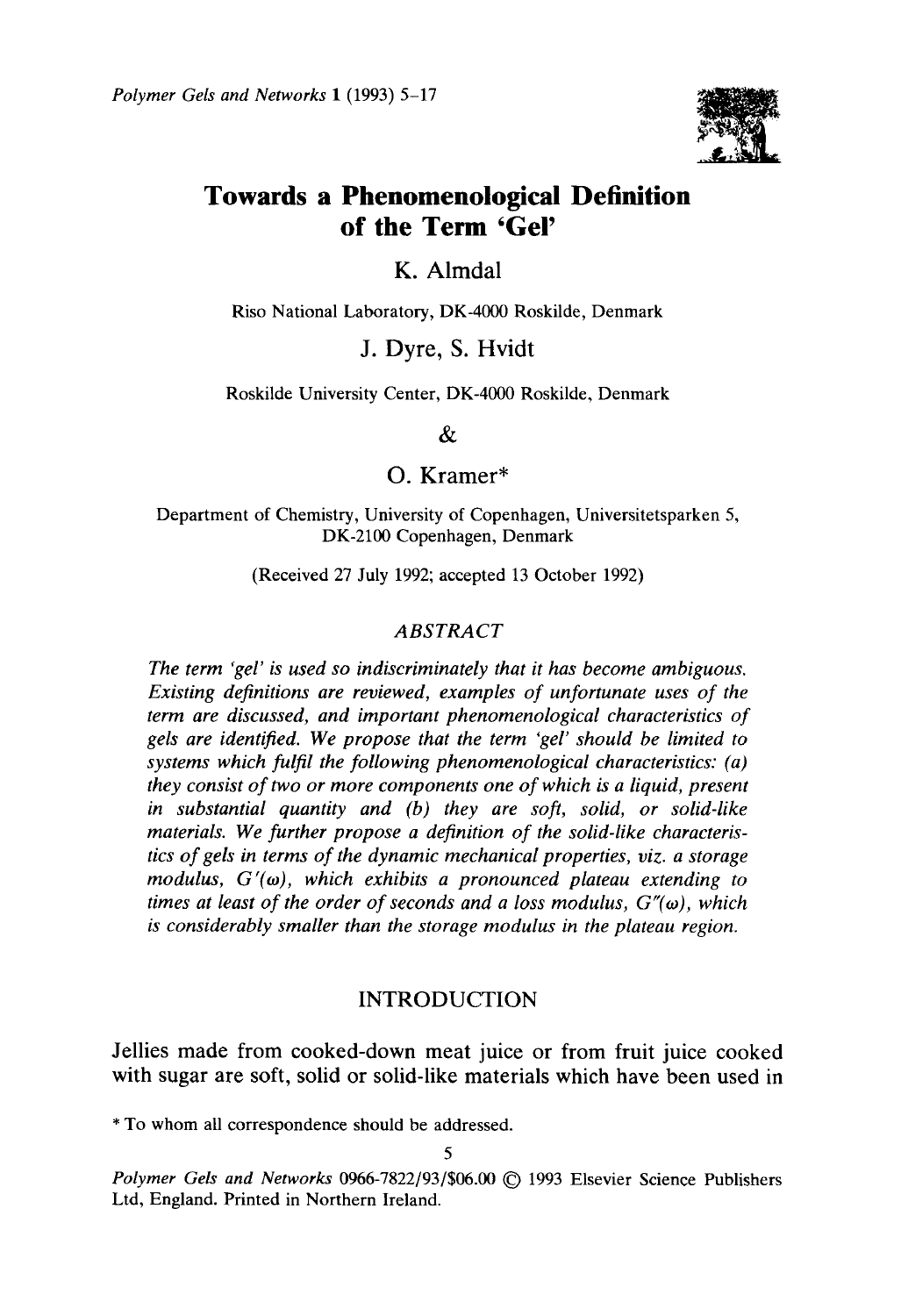households for centuries. Already in the 19th century, chemists knew of several other systems, both organic and inorganic, which were capable of forming jellies. Thomas Graham reported on the unusual diffusion properties of jellies<sup>1</sup> and studied the replacement of water with other liquids in jellies of silicic acid.<sup>2</sup> He introduced the terms *hydrosol* and *hydrogel* for the liquid and gelatinous hydrates of silicic acid, respectively, and *alcosol* and *alcogel* for the corresponding alcoholic bodies.<sup>2</sup>

Different types of gels have widely different structures and are studied by scientists with different backgrounds, i.e. physicists, chemists, chemical engineers, biologists, medical researchers, etc. It is therefore not surprising that it has been impossible to reach a concensus as to what constitutes a gel. This hampers communication between workers in different areas and frustrates students who would like to understand the meaning of the term 'gel'.

# **Examples of typical gels**

Examples of typical gels formed by cooling of solutions of biological systems are gelatin, pectin, agarose, carrageenan, and agar gels. $3-5$ Fibrin clots are also typical biological gels which, however, are formed by polymerization of fibrinogen monomer through a series of enzymatic reactions. 6 A number of synthetically prepared organic systems exhibit similar properties. Dilute solutions of polyvinylchloride in di(2 ethylhexyl) phthalate form gels on cooling.<sup>7</sup> Typical examples of covalently crosslinked networks are a styrene-divinylbenzene copolymer swollen in an organic solvent<sup>8</sup> and a 2-hydroxyethyl methacrylate ethyleneglycol dimethacrylate copolymer swollen in water (the material used for soft contact lenses). 9'1° Silica gel in the swollen state is a typical example of an inorganic gel.<sup>2,11</sup> All of these gels are soft, solid, or solid-like materials, which contain substantial quantities of a liquid.

# **Examples of the indiscriminate use of the term 'gel'**

Usage of the term 'gel' has gradually been expanded to include a number of 'dry' systems, i.e. systems that contain no liquid. Dried silica gel,<sup>11</sup> unswollen crosslinked rubber,<sup>11</sup> and aerogels<sup>12</sup> are examples. Rigid materials have also been characterized as gels. Dried silica gel, which is a very rigid and brittle material, can be mentioned also in this context. Polyisocyanurate networks with moduli of the order of  $10<sup>8</sup>$  Pa prepared in the presence of small quantities of solvent are yet another example.<sup>13</sup>

The picture has been further clouded by the introduction of a number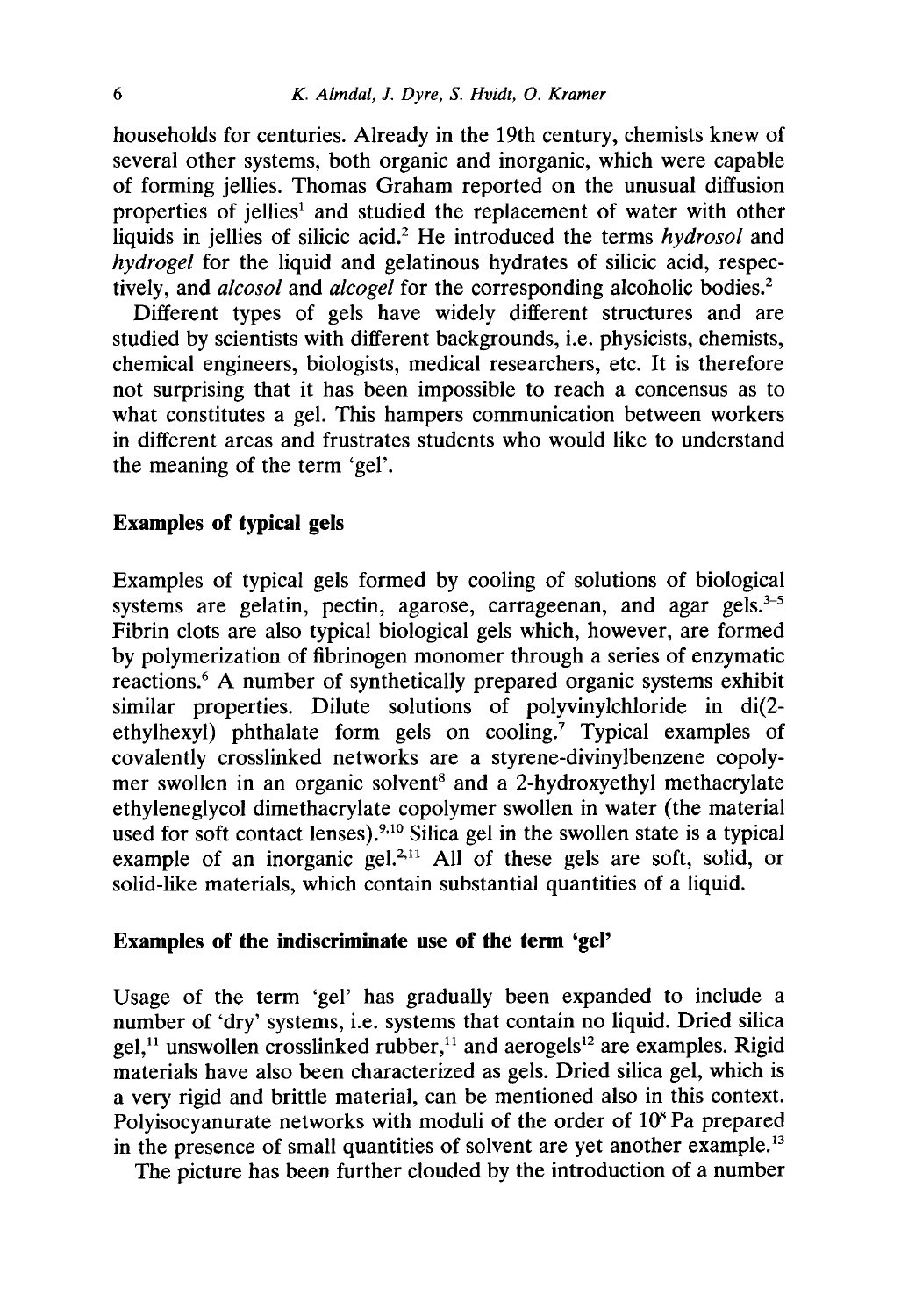## **Purpose of this paper**

The purpose of the present paper is to suggest limitations which will allow the specification of phenomenological characteristics common to all gels, independent of composition and molecular structure.

## EXISTING DEFINITIONS

The widely used physical chemistry textbook of P. W. Atkins gives the following definition: $19$ 

**A gel is a** semi-rigid mass of a lyophilic sol in which all the dispersion medium has been absorbed by the sol particles.

The *Encyclopedia of Polymer Science and Engineering* gives this definition<sup>:20</sup>

A gel is a crosslinked polymer network swollen in a liquid medium. Its properties depend strongly on the interaction of these two components.

These two definitions have little in common except their emphasis on two or more components. Clarification on what constitutes a gel is clearly needed.

The following purely phenomenological definitions of the classical types of gel can be found in Webster's *New Twentieth Century Dictionary*<sup>21</sup>

Gel, a jellylike substance formed by a colloidal solution in its solid phase: opposed to *sol.* 

Jelly, a soft, resilient, partially transparent, semisolid, gelatinous food resulting from the cooling of fruit juice boiled with sugar, or of meat juice cooked down.

The latter definitions are very good for the classical types of gel, stating that a gel is a solid or semisolid material which consists of at least two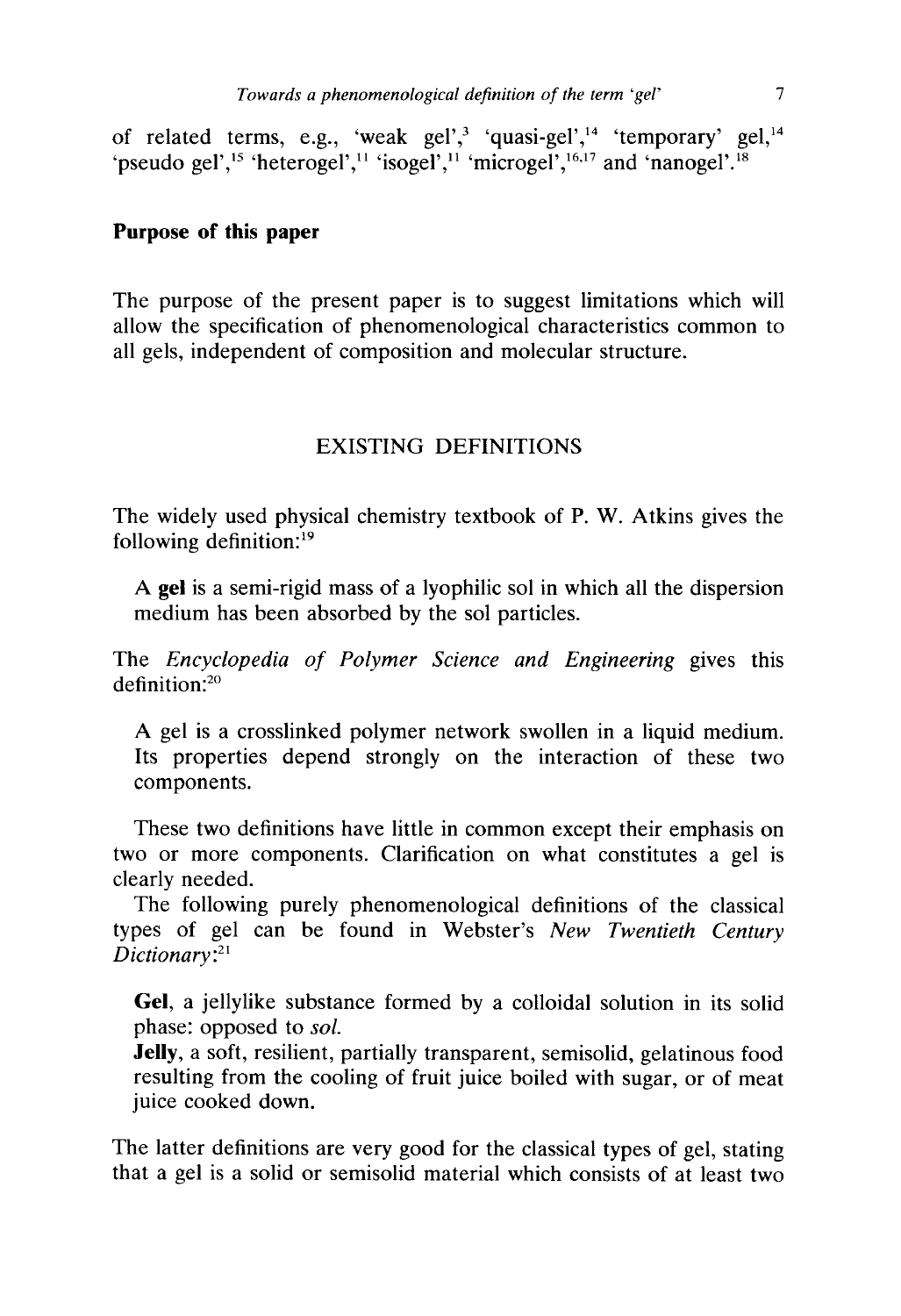components, one of which is a liquid, and that it is soft and resilient. The latter property means that the mechanical damping in the material is small, i.e.  $\tan \delta = G''(\omega)/G'(\omega) \ll 1$  in the relevant frequency range,<sup>22,23</sup> G'( $\omega$ ) being the storage shear modulus and G''( $\omega$ ) the loss shear modulus.

#### **Definitions based on structural characteristics**

During most of this century, the main effort in the study of gels has been directed toward explaining gel properties and the gelation process in terms of structure and changes in structure. That this is a complicated matter was already recognized by D. Jordan Lloyd, who in the paper 'The Problem of Gel Structure' made the following introductory statement: $24$ 

The colloidal condition, the "gel," is one which it is easier to recognize than to define, and even recognition is confused by the fact that the limits between gel and sol, on the one hand, and gel and what may be termed curd, on the other, are not precise, but consist of a gradual change. For this reason some workers classify as "gels" systems which others exclude. Only one rule seems to hold for all gels, and that is that they must be built up from two components, one of which is a liquid at the temperature under consideration, and the other of which, the gelling substance proper, often spoken of as the gelator, is a solid. The gel itself has the mechanical properties of a solid, i.e., it can maintain its form under the stress of its own weight, and under any mechanical stress it shows the phenomenon of strain.

Later in the same paper Jordan Lloyd wrote: 'There is no need to assume that all gels have the same molecular architecture. There is little doubt, however, that they all possess a solid phase,...'

The works of Flory and of Stockmayer on the theory of gelation in non-linear polymerizations and crosslinking of linear polymer chains<sup>25-28</sup> were important milestones. Attempts were therefore made to include structural characteristics in the definitions of gels, such as infinite network, three-dimensional structure, coherence, connectedness, etc.

Bungenberg de Jong gave the following definition:<sup>29</sup>

*Gel,* a colloidal system of solid character, in which the colloidal particles somehow constitute a coherent structure, the latter being interpenetrated by a (usually liquid) system consisting in kinetic units smaller than colloidal particles. If this liquid system is almost entirely or wholly removed the gel will be called a *Xerogel.*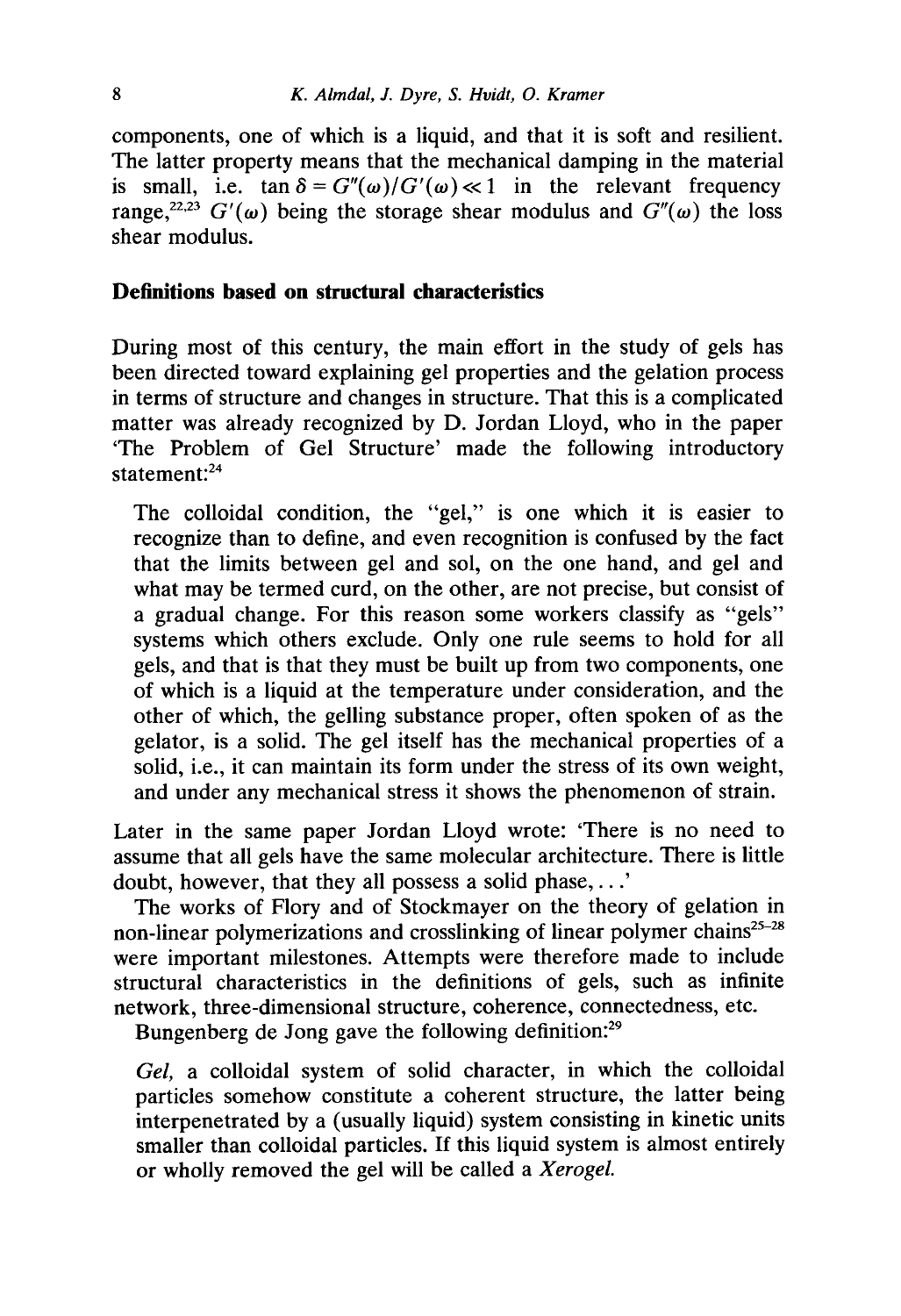and P. H. Hermans gave this definition of gels: $11$ 

- a. They are coherent colloid disperse systems of at least two components.
- b. They exhibit mechanical properties characteristic of the solid state.
- c. Both the dispersed component and the dispersion medium extend themselves continuously throughout the whole system.

Both definitions clearly exclude one-component systems such as fully crosslinked linear polymers produced, for example, by radiation crosslinking. These definitions therefore appear to be in conflict with the Flory-Stockmayer gelation theory.<sup>26,27</sup> However, Hermans qualifies his definition by mentioning in his introduction that substances which are capable of swelling in the presence of a second component are often included in the family of gels. $^{11}$ 

Flory later proposed a classification of gels based on structural criteria:<sup>30</sup>

- (1) Well-ordered lamellar structures, including gel mesophases.
- (2) Covalent polymeric networks; completely disordered.
- (3) Polymer networks formed through physical aggregation; predominantly disordered, but with regions of local order.
- (4) Particulate, disordered structures.

Unlike Hermans's definition, Flory's structural classification contains no statement about the minimum number of components in the system. This means that undiluted crosslinked rubbers, which consist of one giant molecule, are included as genuine gels.

Although Flory's structural classification apparently contains no requirement of solid-like behaviour, it should be noted that Flory carefully states in the general section of his paper that 'The one feature identified almost universally as an essential characteristic of a gel is its solid-like behaviour. When deformed, its reponse is that of an elastic body.' He further states that '... the modulus of elasticity is low.' 30

The definition of gels based on structural criteria is clearly a formidable task. The identification of phenomenological characteristics common to all gels therefore seems to be a necessary first step.

#### **Phenomenologicai definitions**

With the statement that a gel 'is a substantially diluted system which exhibits no steady-state flow', Ferry<sup>31</sup> excluded viscoelastic liquids irrespective of the magnitude of the longest relaxation time. Only true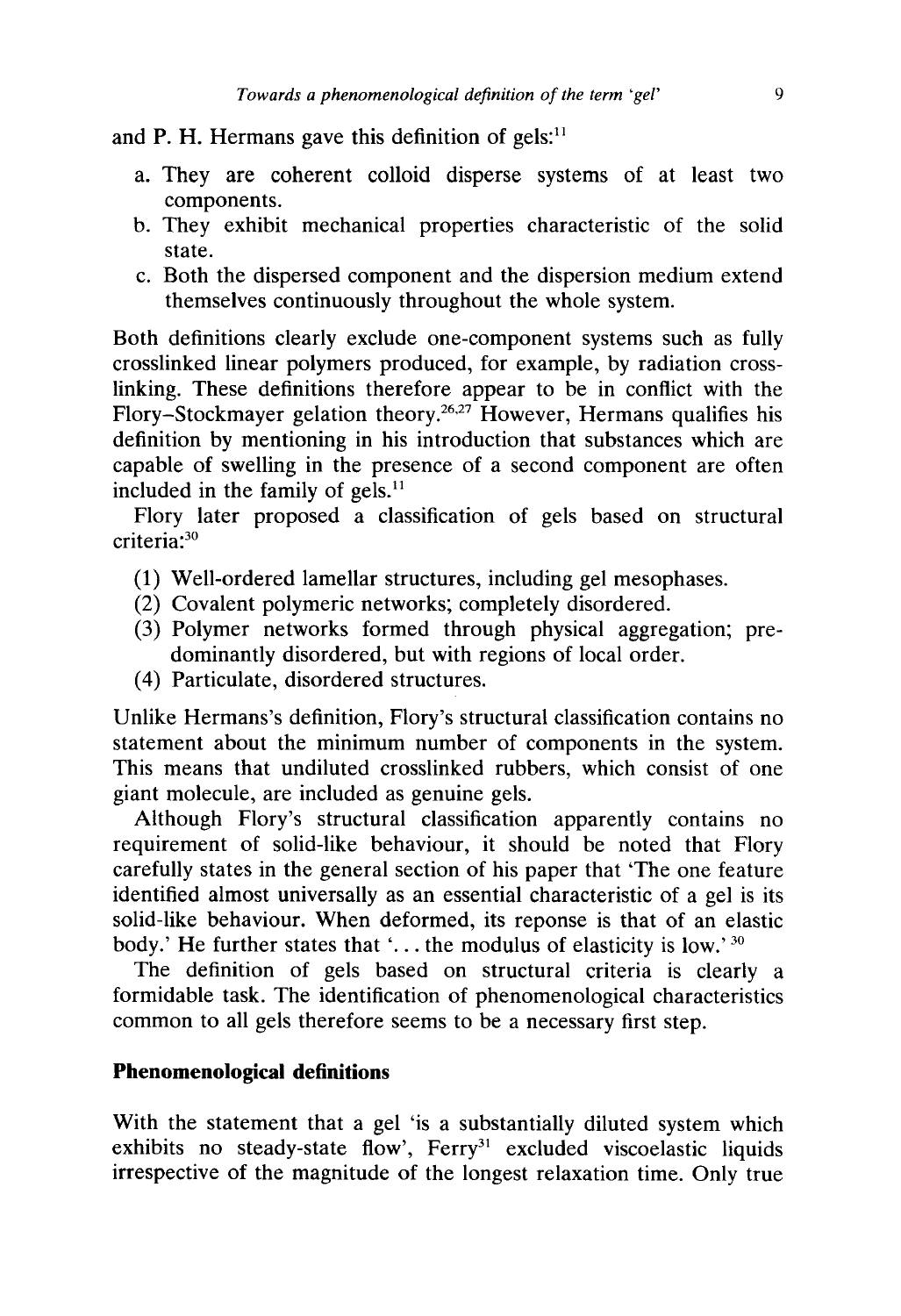solids are accepted by this definition. The rigidity of a viscoelastic solid may be expressed in terms of the frequency-dependent storage modulus. Djabourov proposed to use the limiting value of the storage modulus  $G'(\omega)$  as a measure of gel rigidity:<sup>32</sup>

$$
E = \lim_{\omega \to 0} G'(\omega) \tag{1}
$$

where  $\omega$  is the angular frequency and E is termed 'the relaxed shear modulus'. However, it is well known that  $\omega \rightarrow 0$  is an unattainable limit. A transition from the plateau region to the liquid state may occur at a frequency lower than the lowest experimental frequency which typically is of the order of  $10^{-2}$  rad/s.

It is becoming increasingly clear that to require gels to be true solids may be overly restrictive. Many systems, which behave as typical gels in all respects except for the lack of an equilibrium modulus, are known. Burchard and Ross-Murphy<sup>14</sup> admitted some of these systems as gels with the following general statement '... that they all possess at least one property which can stand as the operational definition of a gel; they possess a plateau in the real part of the complex modulus extending over an appreciable window of frequencies $-\mathrm{i.e.}$  they are, or can be coaxed under appropriate conditions to be, viscoelastic solids.' We believe that Burchard and Ross-Murphy have identified the key mechanical property of gels. However, the statement needs to be qualified as discussed below.

# PROPOSAL FOR A MORE PRECISE PHENOMENOLOGICAL **DEFINITION**

#### **Solid-like behaviour**

A **solid** has by definition a definite shape. This means that a deformed solid body returns to its original shape after removal of the deforming force. 33 True solids exhibit an equilibrium modulus. **Solid-like**  behaviour means that the material behaves as a solid in some, but not all, respects.

It is well known that  $G''(\omega) \gg G'(\omega)$  is observed when dilute and even some moderately concentrated solutions of linear polymers are measured in the commonly studied frequency range of  $10^{-2}$ –10<sup>2</sup> rad/s. Such systems are liquids with terminal relaxation times of less than a few milliseconds. However, solutions of extremely high molar mass polymers can exhibit very long terminal relaxation times even at fairly low concentrations. An example is shown in Fig. 1 for a 5 million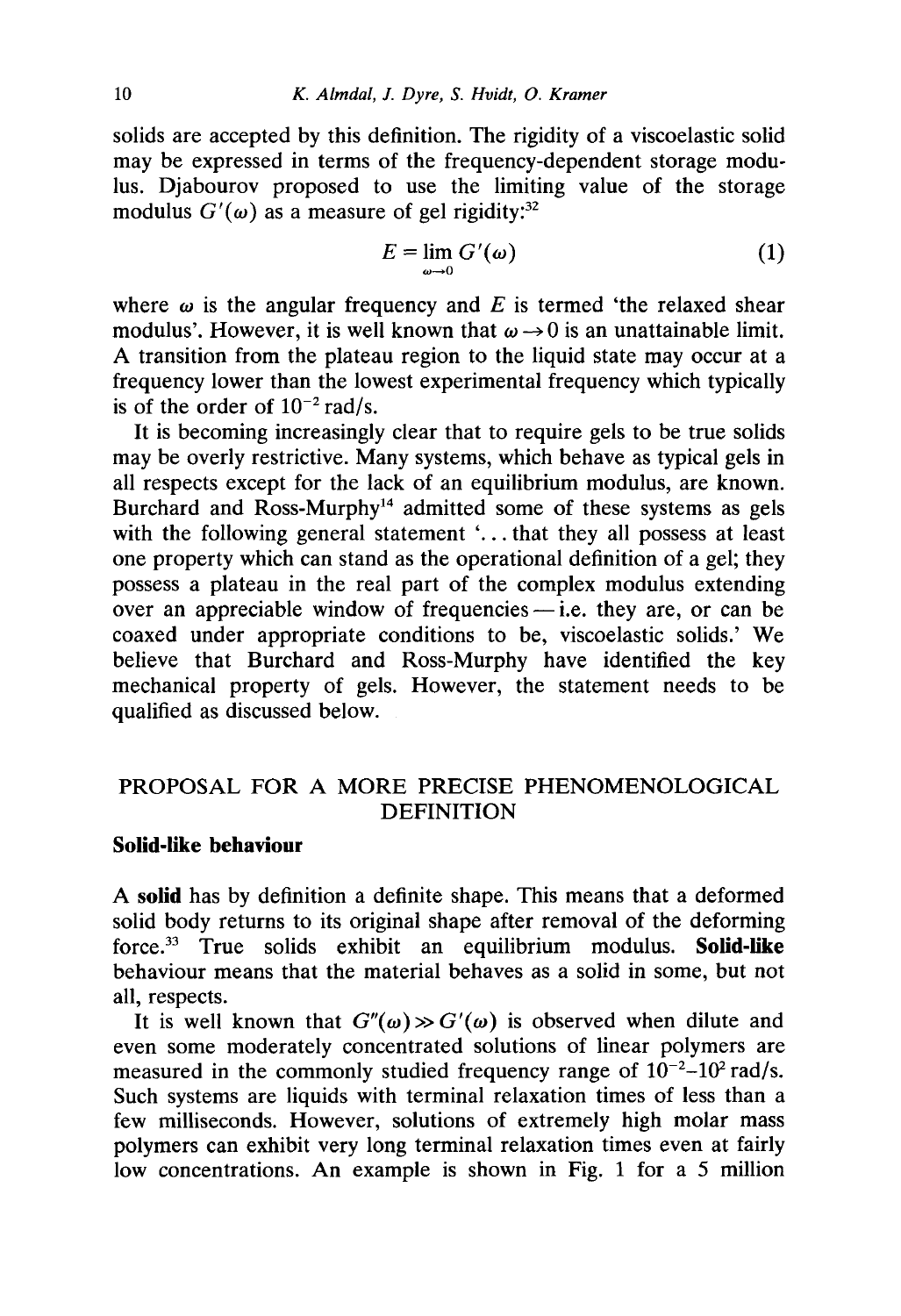

Fig. 1. Log-log plot of storage modulus,  $G'(\omega)$ , and loss modulus,  $G''(\omega)$ , versus angular frequency for a 13.9% (w/w) solution of polystyrene in di(2-ethylhexyl) phthalate. The molecular weight of polystyrene is  $4.7 \times 10^6$ . Measurements were made at 25°C on a Rheometrics RMS 800 instrument, using parallel plates. We propose to accept such solutions as gels since  $G'(\omega)$  exhibits a plateau extending to frequencies lower than 1 rad/s, i.e. times longer than 1 s, and  $G'(\omega)$  is much larger than  $G''(\omega)$ .

molecular weight polystyrene in di(2-ethylhexyl) phthalate. The experimental details have been given in a previous study. 34 It can be seen that this solution exhibits a well-pronounced plateau in  $G'(\omega)$  with  $G'(\omega) > G''(\omega)$  for several decades of frequency. The solution enters the terminal zone at angular frequencies less than about  $10^{-3}$  rad/s, which corresponds to a terminal relaxation time of the order of  $10^3$  s. This system therefore behaves as a solid on a time scale of seconds. Although the plateau in  $G'(\omega)$  is sloped, the mechanical properties shown in Fig. 1 are similar to those of typical gels such as gelatine gels.<sup>35</sup> Thus, we will argue that swollen uncrosslinked polymers, unlike undiluted polymer melts, should be admitted as genuine gels when the transition to liquid behaviour occurs at sufficiently low frequencies, i.e. when the longest relaxation time is sufficiently long.

We propose that the solid character should be directly observable to humans, i.e. the material must appear elastic and resilient to the human touch. Due to the limitations of human perception, the longest relaxation time should therefore be at least of the order of seconds. A consequence of this is that a gel on a time scale of seconds should exhibit no flow under its own weight.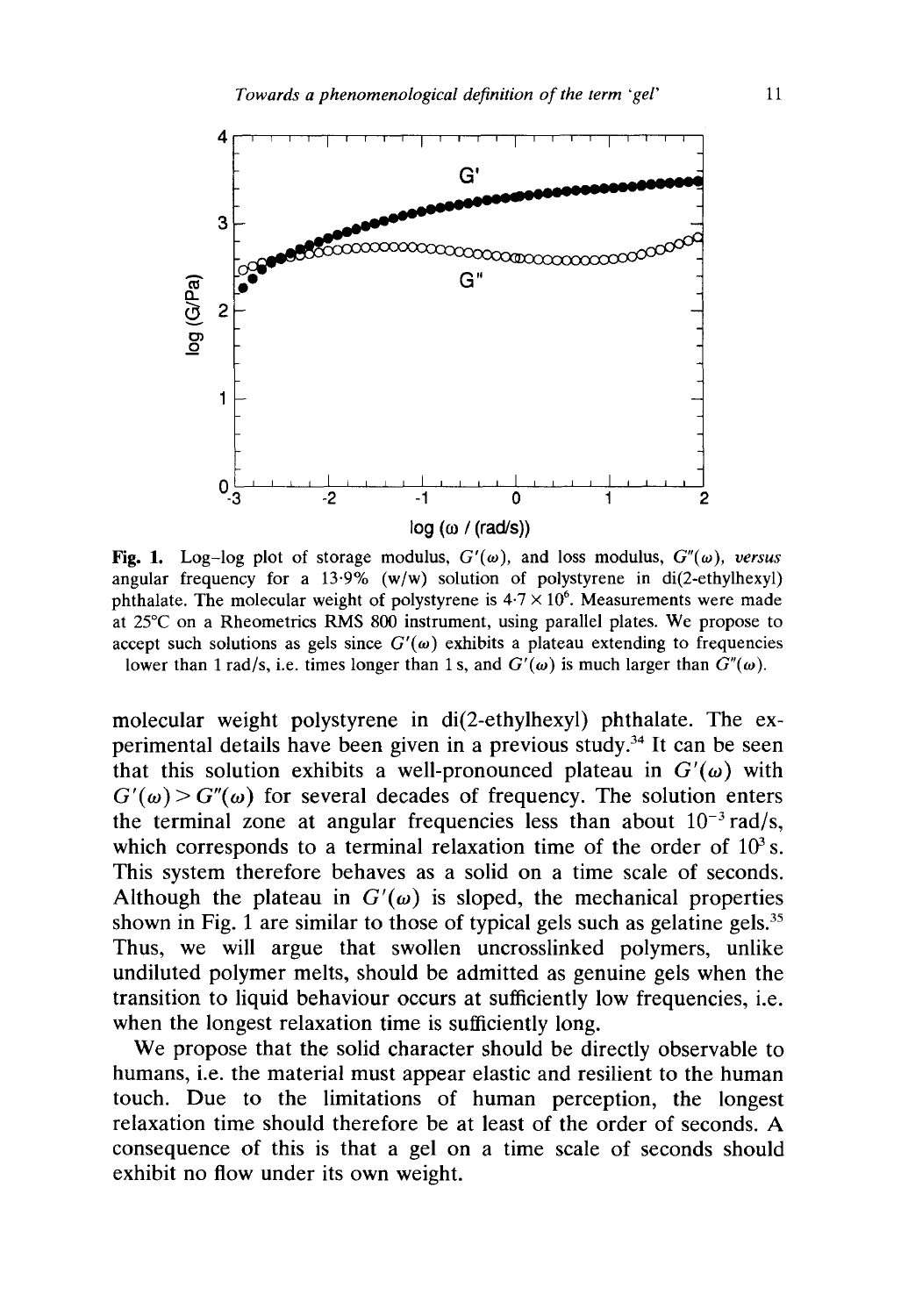**Although semidilute solutions of rigid rods may be gels, 32'36 infinitely dilute solutions are not. Nonetheless, very dilute solutions of tobacco mosaic virus (TMV) and TMV aggregates were found by Ferry and**  coworkers<sup>37</sup> to exhibit a pronounced plateau in  $G'(\omega)$  as shown in Fig. 2. This means that the Burchard–Ross-Murphy criterion<sup>14</sup> is fulfilled for **a system which** clearly is not a gel. A proposal for the characteristics of



Fig. 2. Log-log plots of  $G'(\omega)$  and  $G''(\omega)$  *versus* angular frequency for very dilute solutions of tobacco mosaic virus. A, individual TMV rods; B, TMV aggregates. The points are calculated for a concentration of 1 mg/ml from infinite dilution results given by Ferry and coworkers,<sup>37</sup> using  $G' = [G']c$  and  $G'' = [G'']c + \omega \eta_s$ , where c is the concentration of TMV and  $\eta_s$  is the solvent viscosity. The solid curves are theoretical for dilute solutions of long rigid rods.<sup>37</sup> Although  $G'(\omega)$  exhibits a plateau in both cases, these solutions are not gels since  $G'(\omega) < G''(\omega)$  in the plateau region.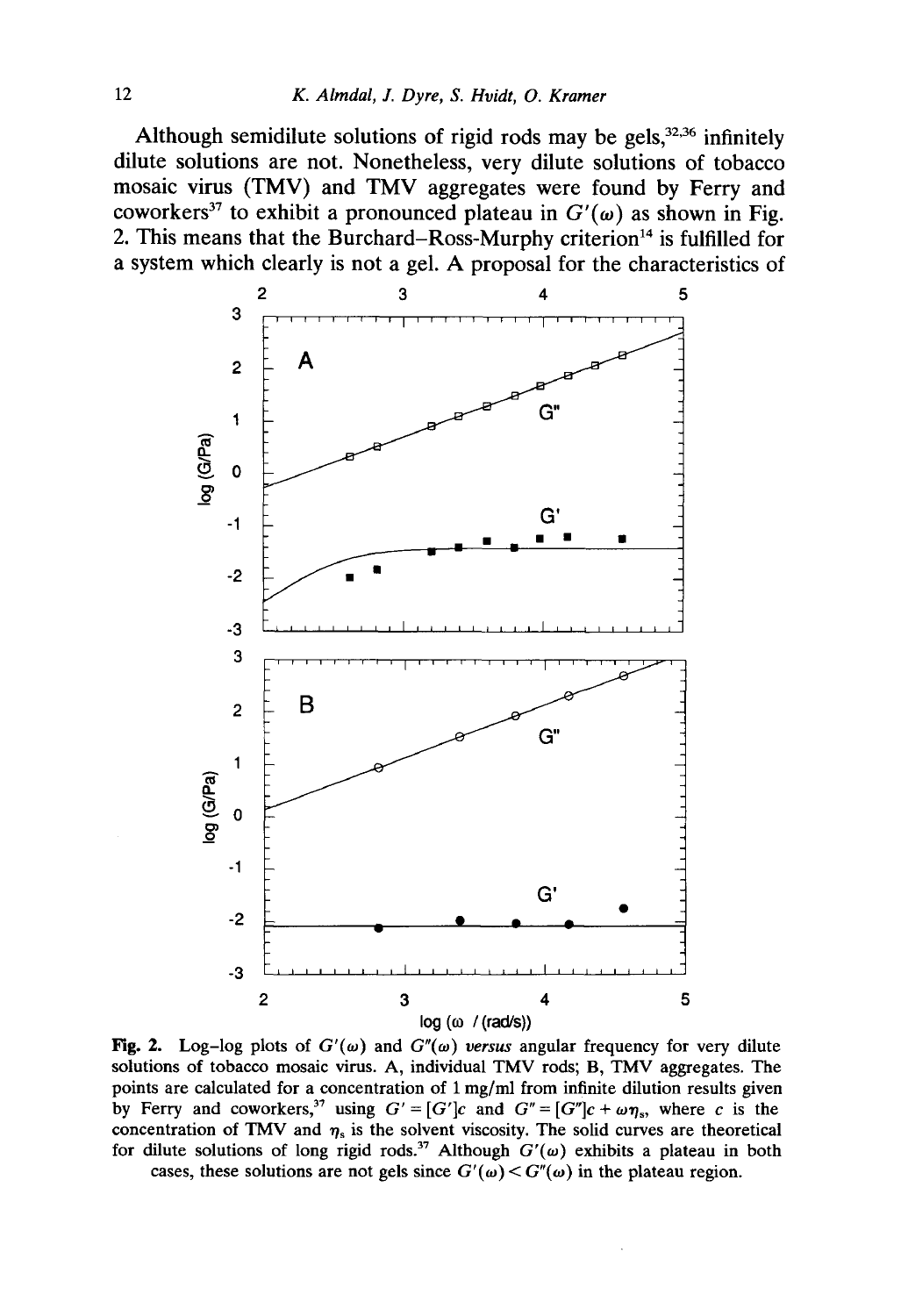a gel must exclude the TMV solutions and similar very dilute systems. Figure 2 shows that the loss modulus  $G''(\omega)$  is greater than the storage modulus  $G'(\omega)$  for all frequencies, which means that the solution is far from being resilient.<sup>22,23</sup> The dissipated energy will in fact always be larger than the stored energy, preventing the deformed solution from returning to its original shape. This example illustrates that it is not sufficient that  $G'(\omega)$  exhibits a plateau. In addition to the requirement of a longest relaxation time being 'at least of the order of seconds', it is a requirement that  $G'(\omega)$  is considerably larger and preferably more than 10 times larger than  $G''(\omega)$  in the plateau region to ensure that the gel is solid-like and resilient.

#### **Presence of a liquid**

The great majority of systems which have been characterized as gels are soft materials which contain a substantial quantity of liquid. It is therefore unfortunate that it has become common practice also to admit Xerogels, i.e. dried gels,  $11.29$  and certain undiluted materials into the gel  $family.<sup>11</sup>$ 

Crosslinking of polymer melts, which are liquids at sufficiently low frequencies, forms new species with extremely long relaxation times. 38 Up to and well beyond the so-called gel point, the system is therefore a multicomponent system of which the main component is a liquid. However, no liquid is present in a highly crosslinked polymer which consists of one giant macromolecule, i.e. the chemical reaction creates a material which at high degrees of crosslinking no longer is a gel according to the usual characteristics.

Our conclusion is that Xerogels and undiluted systems should not be admitted as gels.<sup>†</sup>

#### **Phenomenological characteristics of gels**

As a result of the preceding arguments, the following phenomenological characteristics can be specified:

- (a) A gel consists of two or more components, one of which is a liquid, present in substantial quantity.
- (b) A gel is a soft, solid or solid-like material.

For gels which are only solid-like, we propose that the characteristics

tEditor's footnote: This statement does *not* necessarily reflect the future policy of this journal. In any case we are also concerned with polymer networks, which need not be associated with solvent.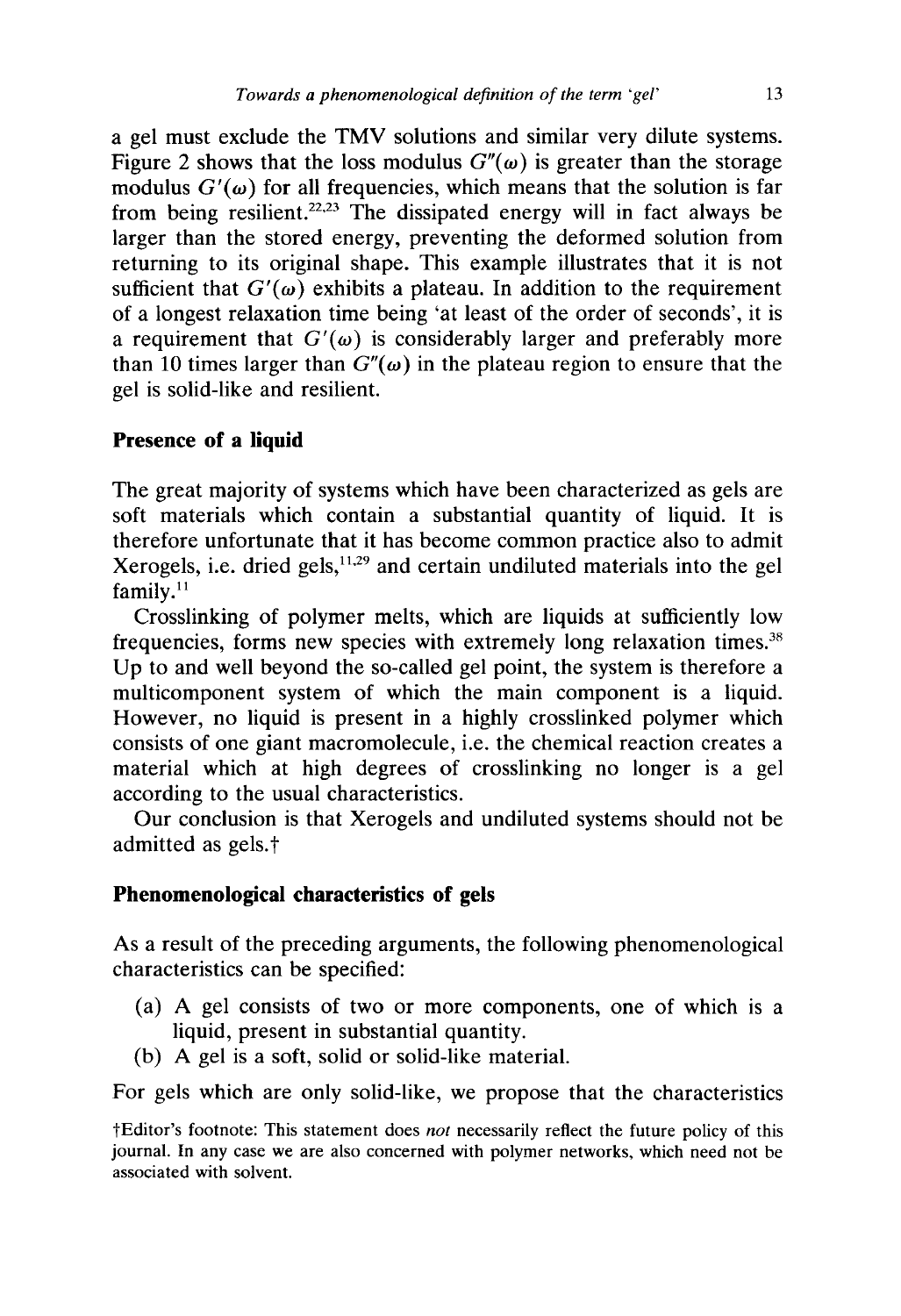should be defined in terms of the dynamic mechanical properties, e.g. a storage modulus,  $G'(\omega)$ , which exhibits a pronounced plateau extending to times at least of the order of seconds, and a loss modulus,  $G''(\omega)$ , which is considerably smaller than the storage modulus in the plateau region.

It should be noted that materials that are heterogeneous to the naked eye or at low magnification in a microscope cannot be accepted as gels. An ordinary sponge may serve as an example of this (Djabourov, M., pers. commun., 1992).

## **CONCLUSIONS**

Indiscriminate use of the term 'gel' is so common that it has become ambiguous. Limitations of its use are therefore required. Focusing on the phenomenological characteristics, we propose the following phenomenological definition:

- (1) A gel is a soft, solid or solid-like material of two or more components one of which is a liquid, present in substantial quantity.
- (2) Solid-like gels are characerized by the absence of an equilibrium modulus, by a storage modulus,  $G'(\omega)$ , which exhibits a pronounced plateau extending to times at least of the order of seconds, and by a loss modulus,  $G''(\omega)$ , which is considerably smaller than the storage modulus in the plateau region.

It should be noted that above definition essentially is the same as Ferry's definition<sup>31</sup> except for the inclusion of certain viscoelastic liquids as proposed by Burchard and Ross-Murphy. 14 In consideration of the limitations of human perception, we have specified that the plateau in the storage modulus must include times 'at least of the order of seconds'. In order to ensure resiliency,  $22,23$  we have further specified that the loss modulus must be considerably smaller than the storage modulus in the plateau region. Materials with moduli of the order of  $10<sup>8</sup>$  Pa are in our opinion far too rigid to be included in the family of gels. However, the term 'soft' has different meanings in different areas of science and we have been unable to find a natural upper limit for it.

#### ACKNOWLEDGEMENT

In writing this paper, we have benefited from constructive criticism to an early draft of the manuscript from W. Burchard, M. Djabourov,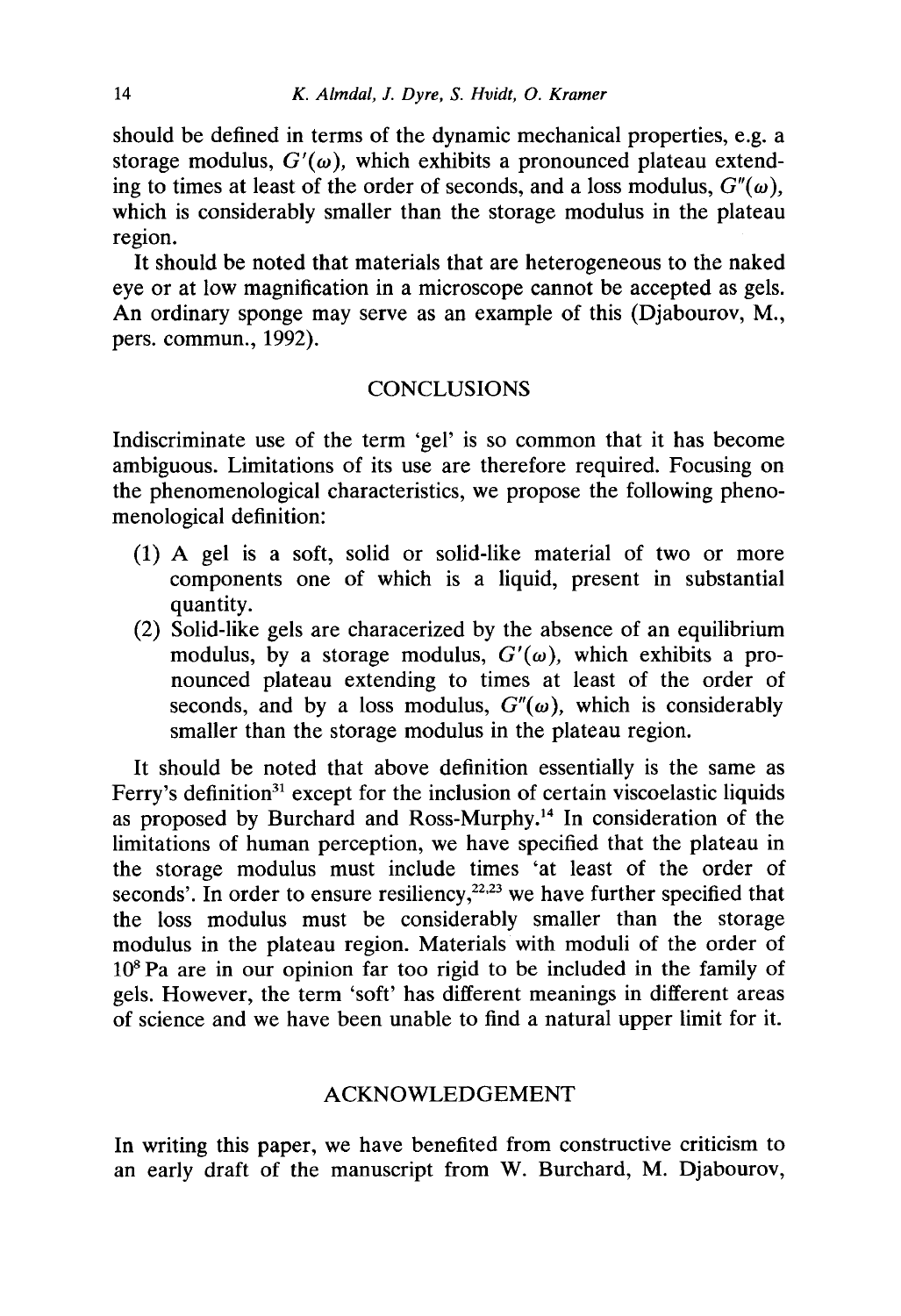J. D. Ferry, K. te Nijenhuis, L. Z. Rogovina, S. B, Ross-Murphy, R. Stadler, and R. F. T. Stepto. Niels Boye Olsen, Sokol Ndoni, and Grethe Winther have also contributed with valuable comments. However, the definition of a gel arrived at here is the sole responsibility of the authors. Financial support from the Danish Natural Science Research Council through Grants No. 11-9057, 11-9586-1 SE, and 11-9667 and from the Danish Technical Research Council through Grant No. 16-4839 is gratefully acknowledged.

## REFERENCES

- 1. Graham, T., Liquid diffusion applied to analysis. *Phil Trans. Roy. Soc.,*  151 (1861) 183-224.
- 2. Graham, T., On the properties of silicic acid and other analogous colloidal substances. *J. Chem. Soc. Lond.,* 17 (1864) 318-27.
- 3. Clark, A. H. & Ross-Murphy, S. B., Structure and mechanical properties of biopolymer gels. *Adv. Polym. Sci.,* 83 (1987) 57-192.
- 4. Russo, P. S. (ed.), *Reversible Polymeric Gels and Related Systems.* ACS Symposium Series 350, American Chemical Society, Washington DC, USA, 1987.
- 5. Burchard, W. & Ross-Murphy, S. B. (eds), *Physical Networks: Polymers and Gels,* Elsevier Applied Science, London, UK, 1990.
- 6. Ferry, J. D., Structure and rheology of fibrin networks. In *Biological and Synthetic Polymer Networks,* ed. O. Kramer. Elsevier Applied Science, London, UK, 1988, pp. 41-55.
- 7. Te Nijenhuis, K., Viscoelastic properties of thermoreversible gels. In *Physical Networks: Polymers and Gels,* ed. W. Burchard & S. B. Ross-Murphy. Elsevier Applied Science, London, UK, 1990, pp. 15–33.
- 8. Staudinger, H. & Husemann, E., Uber hochpolymere Verbindungen, 116. Mitteil.: Uber das begrenzt quellbare Poly-styrol. *Ber. Deut. Chem. Ges.,*  68 (1935) 1618-34.
- 9. Wichterlee, O. & Lim, D., Hydrophilic gels for biological use. *Nature,* 185 (1960) 117-18.
- 10. Refojo, M. F., Contact lenses. *Kirk-Othmer Encycl. Chem. Techn.,* 3rd edn, 6 (1979) 720-42.
- 11. Hermans, P. H., Gels. In *Colloid Science,* Vol. II, ed. H. R. Kruyt. Elsevier Publishing Company, Inc., Amsterdam, The Netherlands, 1949, pp. 483-651.
- 12. Fricke, J. (ed.), *Aerogels.* Springer Verlag, Berlin, FRG, 1986.
- 13. Rogovina, L. Z., Comparison of the formation and properties of physical and chemical networks prepared in the swollen state. In *Physical Networks: Polymers and Gels,* ed. W. Burchard & S. B. Ross-Murphy. Elsevier Applied Science, London, UK, 1990, pp. 133-45.
- 14. Burchard, W. & Ross-Murphy, S. B., Introduction: Physical gels from synthetic and biological macromolecules. In *Physical Networks: Polymers*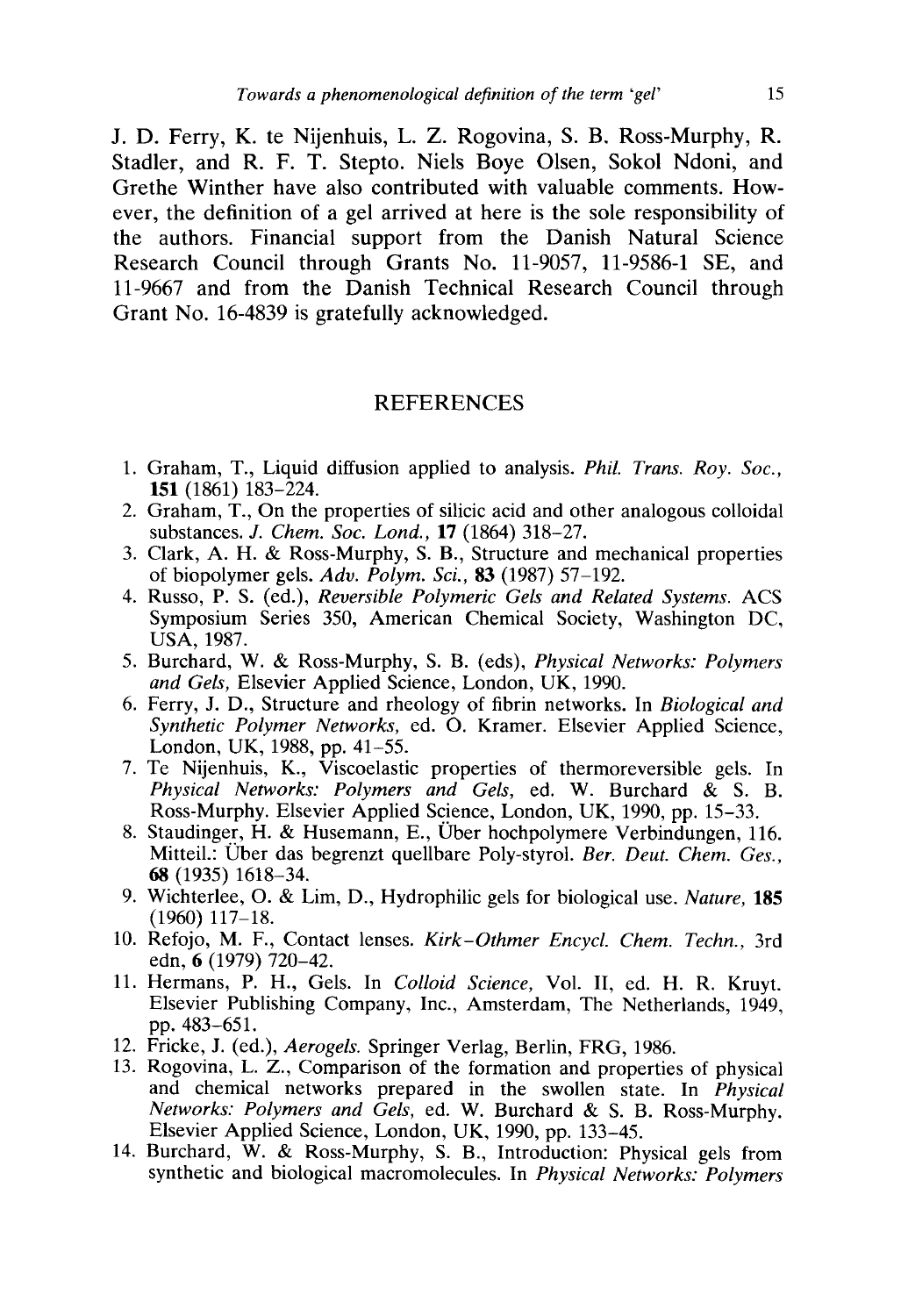*and Gels,* ed. W. Burchard & S. B. Ross-Murphy. Elsevier Applied Science, London, UK, 1990, pp. 1-14.

- 15. Ross-Murphy, S. B., Physical gelation of synthetic and biological macromolecules. In *Polymer Gels* -- Fundamentals and *Biomedical Applications*, ed. D. DeRossi, K. Kajiwara, Y. Osada & A. Yamauchi. Plenum Press, New York, USA, 1991, pp. 21-39.
- 16. Kratochvil, P., Uber die Anwendung der Lichtstreuungsmethode zum Studium der Alterung von Polymeren. *KolI.-Z. Polym.,* 198 (1964) 95-7.
- 17. Gruber, E. & Suhendra, E., Verfolgung der Mikrogelbildung in Lösungen von Makromolekülen. *Progr. Colloid & Polymer Sci.*, 60 (1976) 220–9.
- 18. Eicke, H.-F., Quellet, C. & Xu, G., Atypical gels: Examples of polymer networks in microemulsions. In *Physical Networks: Polymers and Gels,* ed. W. Burchard & S. B. Ross-Murphy. Elsevier Applied Science, London, UK, 1990, pp. 169-84.
- 19. Atkins, P. W., *Physical Chemistry,* 4th edn. Oxford University Press, Oxford, UK, 1990, p. 706.
- 20. Tanaka, T., Gels. In *Encyclopedia of Polymer Science and Engineering,*  Vol. 7, ed. A. Klingsberg & R. Piccininni. John Wiley & Sons, New York, USA, 1987, p. 514.
- 21. McKechnie, J. L. (ed.), *Webster's New Twentieth Century Dictionary,* 2nd edn. The Publishers Guild, Inc., New York, USA, 1966.
- 22. Treloar, L. R. G., *The Physics of Rubber Elasticity,* 3rd edn. Clarendon Press, Oxford, 1975, pp. 15-16.
- 23. Kramer, O. & Ferry, J. D., Dynamic Mechanical Properties. In *Science and Technology of Rubber,* ed. F. R. Eirich. Academic Press, New York, USA, 1978, pp. 179-221.
- 24. Lloyd, D. J., The problem of gel structure. In *Colloid Chemistry,* Vol. 1, ed. J. Alexander. Chemical Catalogue Company, New York, USA, 1926, pp. 767-82.
- 25. Flory, P. J., Molecular size distribution in three dimensional polymers. I. Gelation; II. Trifunctional branching units; III. Tetrafunctional branching units. *J. Am. Chem. Soc.,* 63 (1941) 3083, 3091, 3096-100.
- 26. Flory, P. J., Constitution of three-dimensional polymers and the theory of gelation. J. *Phys. Chem., 46* (1942) 132-40.
- 27. Stockmayer, W. H., Theory of molecular size distribution and gel formation in branched polymers. II. General cross linking. *J. Chem. Phys.,*  12 (1944) 125-31.
- 28. Stockmayer, W. H., Molecular distribution in condensation polymers. J. *Polym. Sci.,* 9 (1952) 69-71; Errata, 11 (1953) 424.
- 29. Bungenberg de Jong, H. G., A survey of the study objects in this volume. In *Colloid Science,* Vol. II, ed. H. R. Kruyt. Elsevier Publishing Company, Inc., Amsterdam, The Netherlands, 1949, pp. 1-18.
- 30. Flory, P. J., Introductory lecture. *Disc. Faraday Soc.,* 57 (1974) 7-18.
- 31. Ferry, J. D., *Viscoelastic Properties of Polymers,* 3rd edn. John Wiley & Sons, New York, USA, 1980, pp. 529-30.
- 32. Djabourov, M., Gelation--A review. *Polym. International,* 25 (1991) 135-43.
- 33. Lodge, A. S., *Elastic Liquids.* Academic Press, London, UK, 1964, pp. 70-1.
- 34. Nicolai, T., Brown, W., Hvidt, S. & Heller, K., A comparison of relaxation